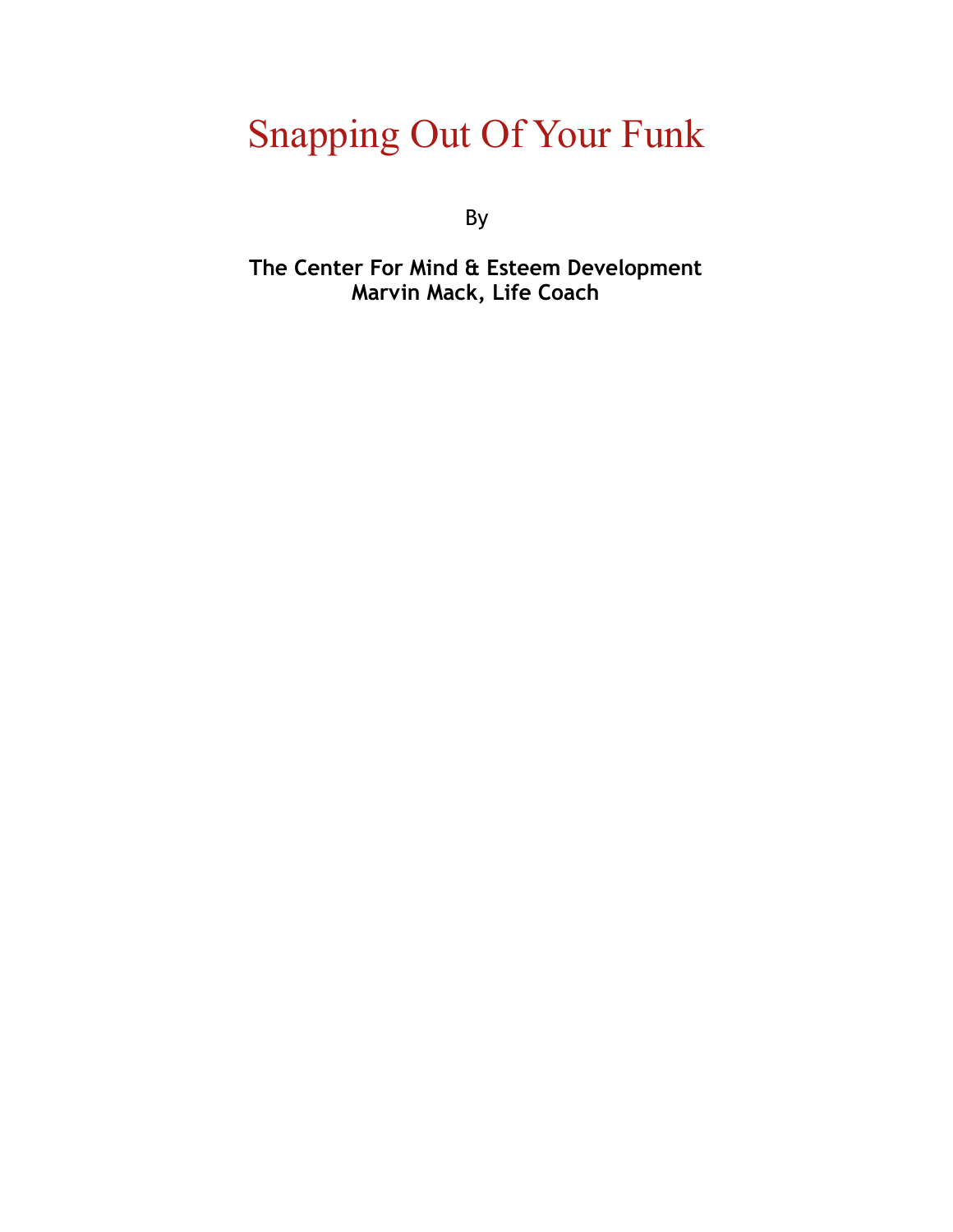#### **Usage Rights**

All rights reserved. No part of this book may be reproduced, stored in a retrieval system, or transmitted in any form or by any means, electronic, mechanical, photocopying, recording, scanning, or otherwise, without the prior written permission of the publisher.

#### **Disclaimer**

All the material contained in this book is provided for educational and informational purposes only. No responsibility can be taken for any results or outcomes resulting from the use of this material.

While every attempt has been made to provide information that is both accurate and effective, the author does not assume any responsibility for the accuracy or use/misuse of this information.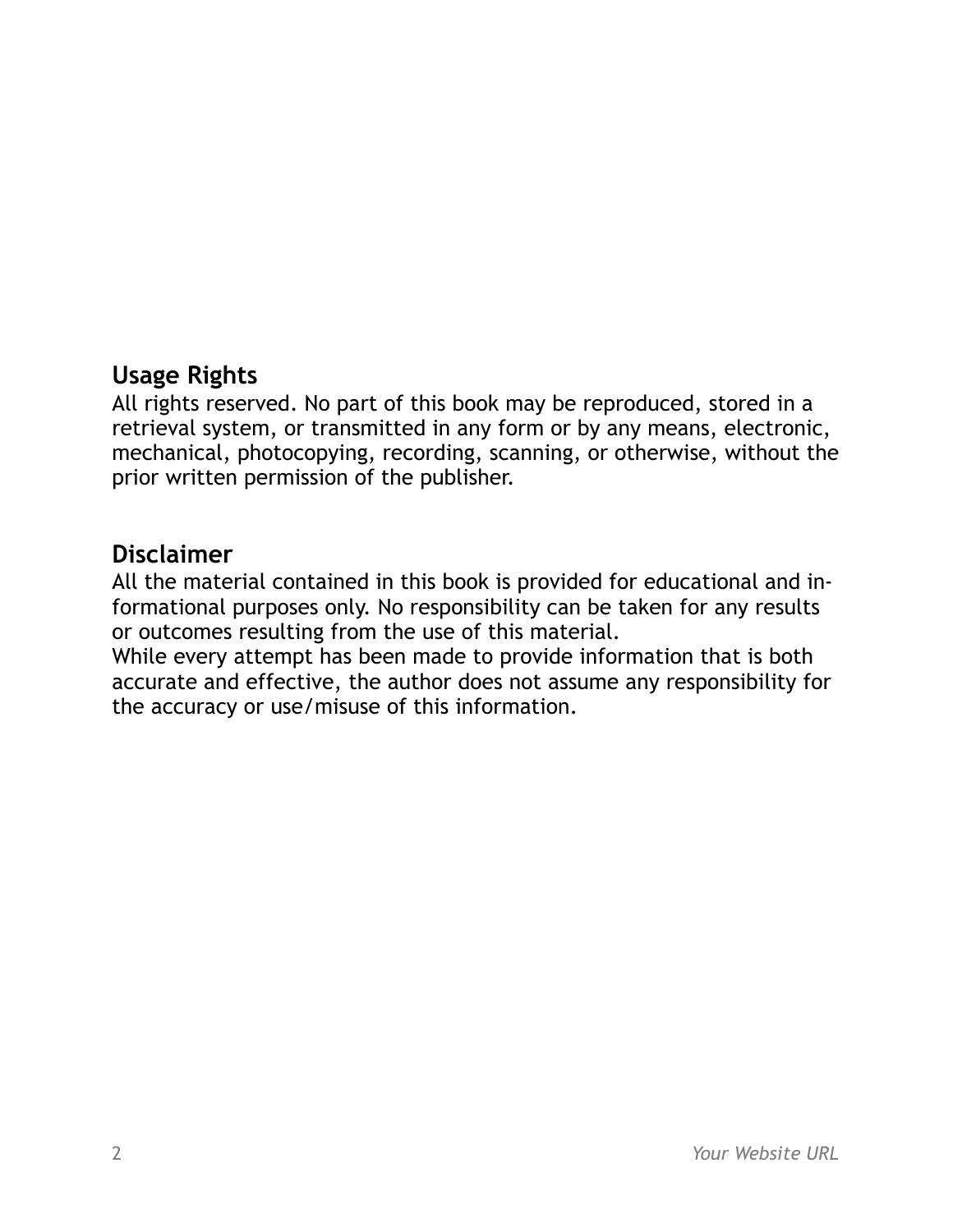#### **- Table of Contents -**

| Feeling Down? You Could Have the January Blues        | $\overline{4}$ |
|-------------------------------------------------------|----------------|
| Get Out of Your Funk by Reading Inspirational Stories | 6              |
| Do Something Different Once Per Week                  | 8              |
| Exercise Can Boost Your Mood                          | 10             |
| Are You in a Funk? Try Not to Drink Alcohol           | 12.            |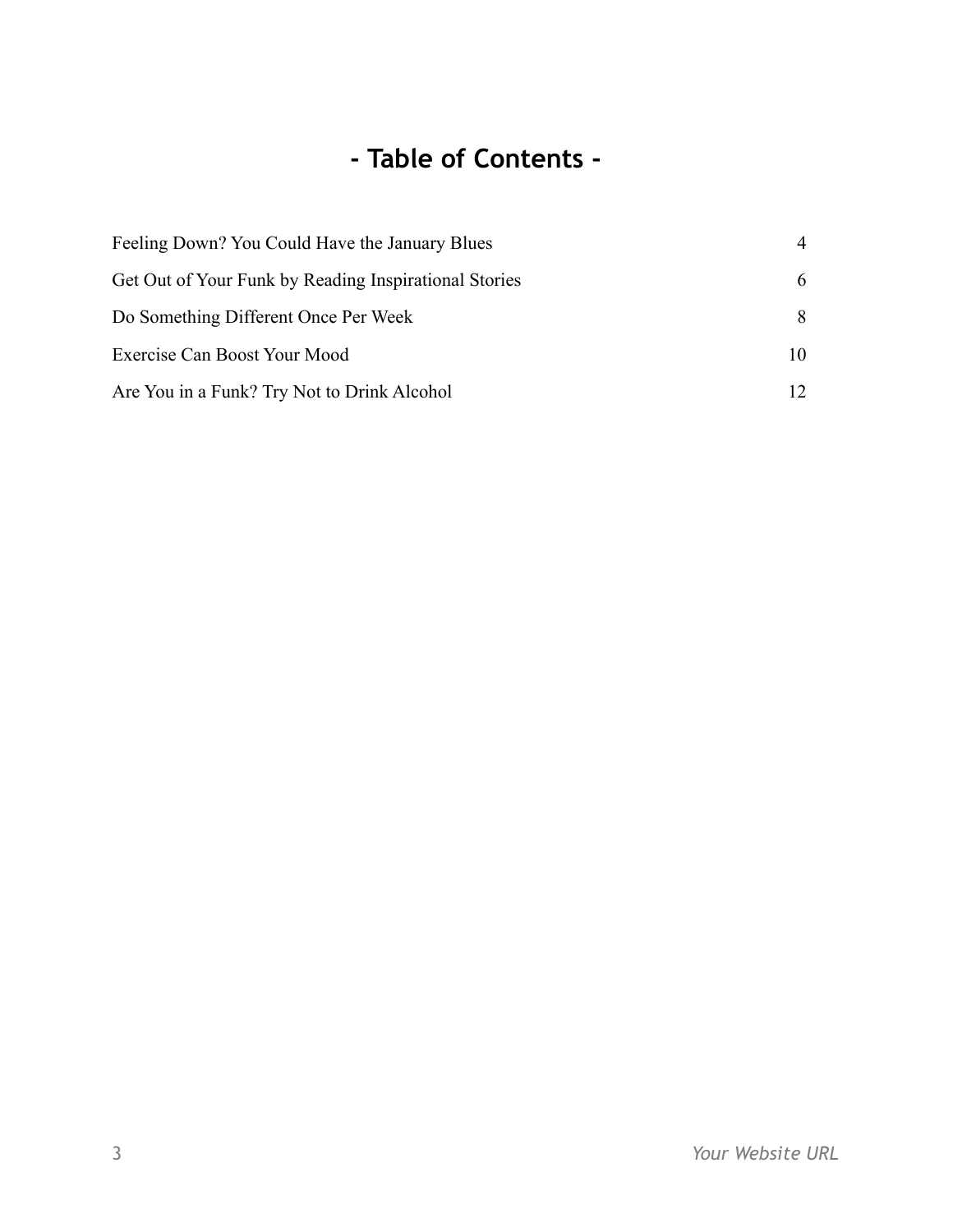# <span id="page-3-0"></span>Feeling Down? You Could Have the January Blues

January is a tough month for many people. For a good two months before the end of the year, most people are upbeat and look forward to the festivities. There are parties, gift giving, celebrations, and more, that fill your time. But then, in a flash, they are over.

There isn't much to January as far as celebrations or holidays go. Everyone is back to work and feeling the let down that the festive season has passed. It is especially difficult in areas that are cold and snowy. Getting hit with a snow storm drags you down even faster.

If you are feeling this, you are experiencing the January Blues. It is normal and happens every year. Some people throw parties to keep their spirits high. That's not a bad idea. If you are feeling a bit down during the January slump, consider throwing a party yourself. You can even call it the January Blues Buster party. The good news is you don't have to invite too many people for this to work.

Some people choose January as their vacation months to avoid the let down of January. That isn't a bad idea, either. If you have the financial means, consider heading to a location that is warm, possibly a beach vacation. For many people, their wallets take a hit during the holidays. If you don't have the cash to go on vacation, take short day trips to areas near you. You'll be surprised what is available in your area. If there is nothing available in your area, consider overnight trips to small towns where hotel stays are inexpensive. January is not a heavily traveled time, so you should be able to catch some great deals.

January is not a great month for people to be alone. For this reason, spend time with family and friends. Make it a point to see people at least once per week, preferably more. If the people you know are not available, use the time to make new friends. You'll find plenty of people experiencing the January Blues who would love to spend time with others.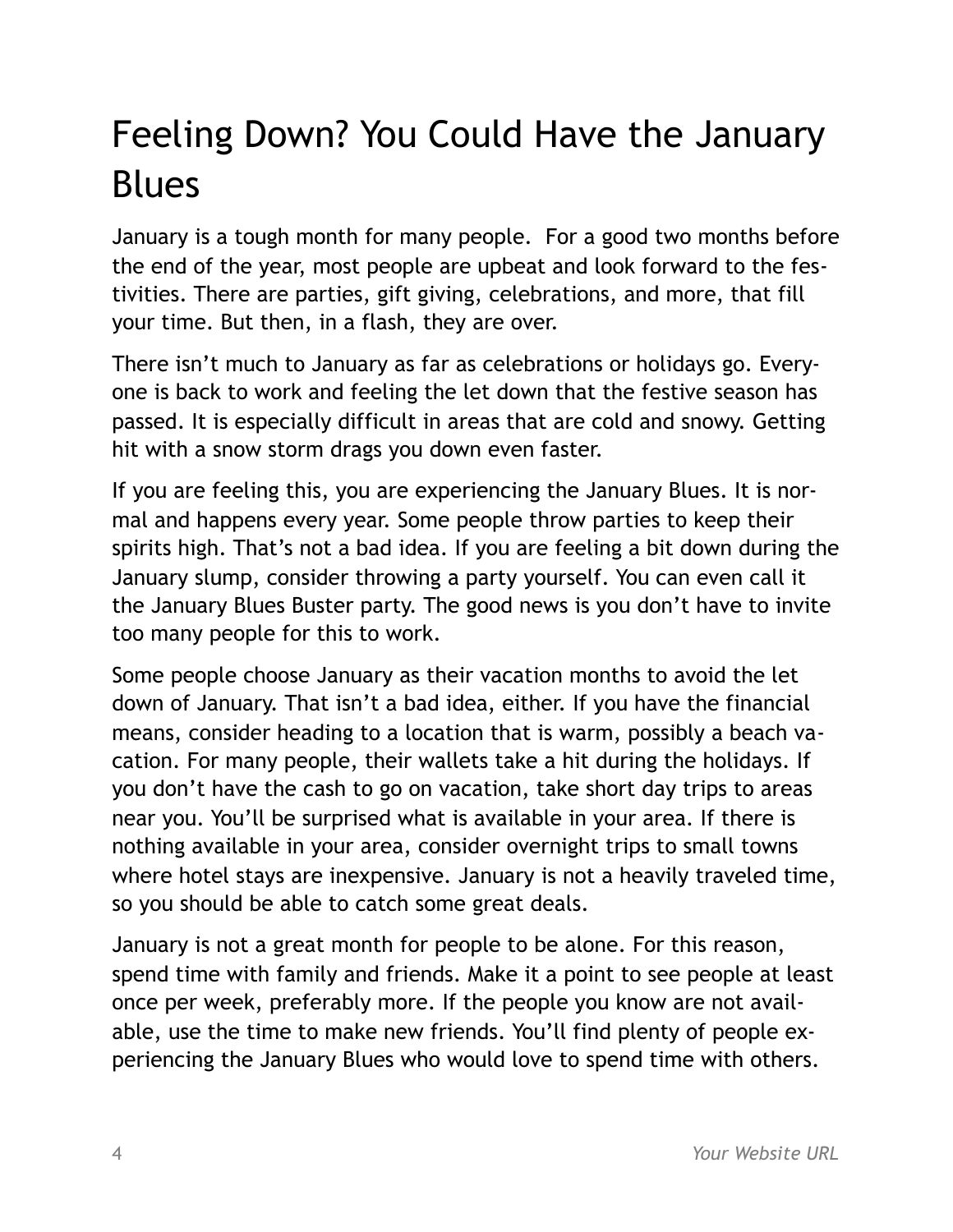Spending this time with people makes a big difference in getting through the situation.

Consider starting a hobby during January. Try to find pastimes or interests that involve others. That's a great way to meet people who share similar interests, and it helps take your mind off of the slow month of January.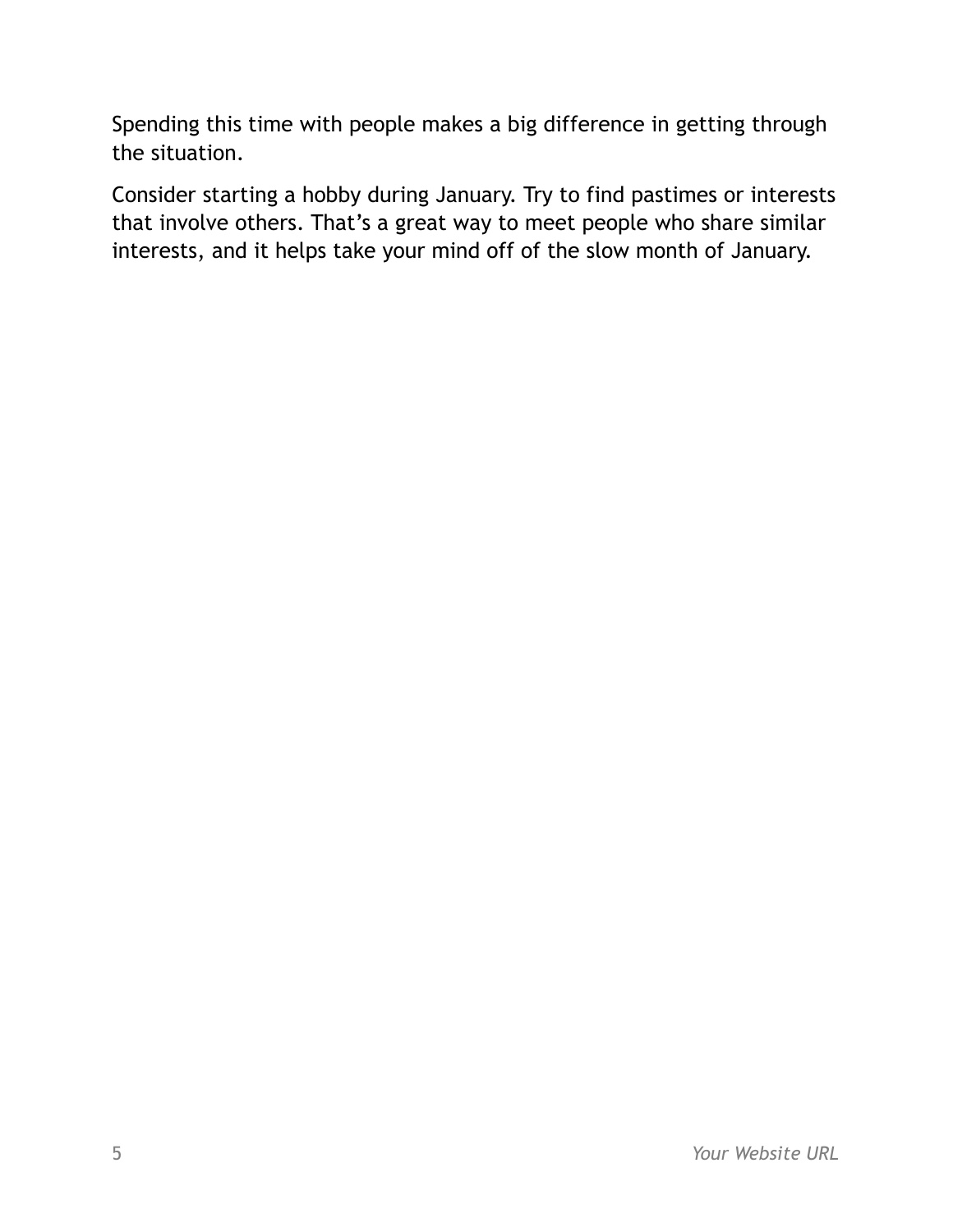# <span id="page-5-0"></span>Get Out of Your Funk by Reading Inspirational Stories

Why do people write biographies? Some create an autobiography, and that might be a way for them to stroke their egos. Others write about famous people or people of notoriety. Often they are writing these biographies because they admire the person and their life.

Many people write biographies and so there is no shortage of stories about inspirational people. When you are feeling down, why not read about others who have overcome adversity? That can be a great way to pick up your mood.

Many stories will highlight the challenges the person went through and what steps they took to get there. Sometimes, it is hard to believe the people we admire ever acted in the manner described in their stories. However, those stories will make you realize they are just as human as everyone else. They will also help you break the barrier of thinking that you cannot achieve what they did. If that doesn't improve your mood, it's hard to imagine what could.

Use these inspirational stories whenever you are feeling down. It will help you see that your life isn't as bad as thought and that there are solutions. This last point is the most important. In many cases, you can use the stories as a roadmap on how you can solve your problems. They may not be the same, but just reading about them can spark ideas on how to go about solving any issues.

It's easier than ever to find inspirational stories. You could go to your local library or search online. If you already have people you want to learn about, explore on Amazon to find what books or audios are available. Read through the reviews to get a feel for how the stories have inspired others. That's a great way to filter the many stories that exist and find only those that suit you and your circumstances. You want to make the most of your time. You should take some of the reviews with a grain of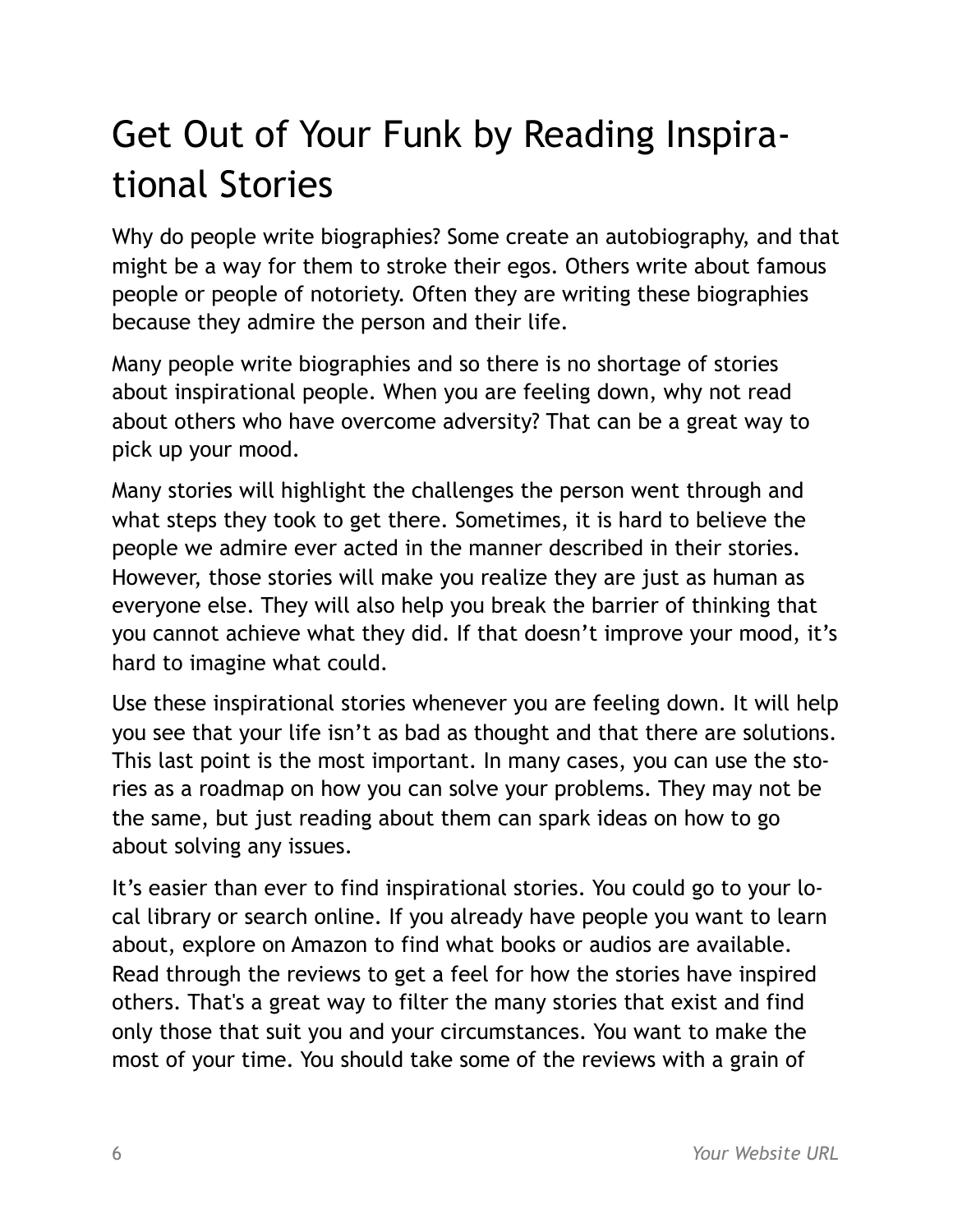salt. However, you will get better at seeing which reviews are real with practice.

Try to read at least one story per week. Usually, the stories are relatively short, and you can read them within a couple of days. Sometimes, it's even a good idea to read stories of people who you don't admire, and you'll come up with some different ideas. You don't have to agree with them, but it's good to diversify your sources.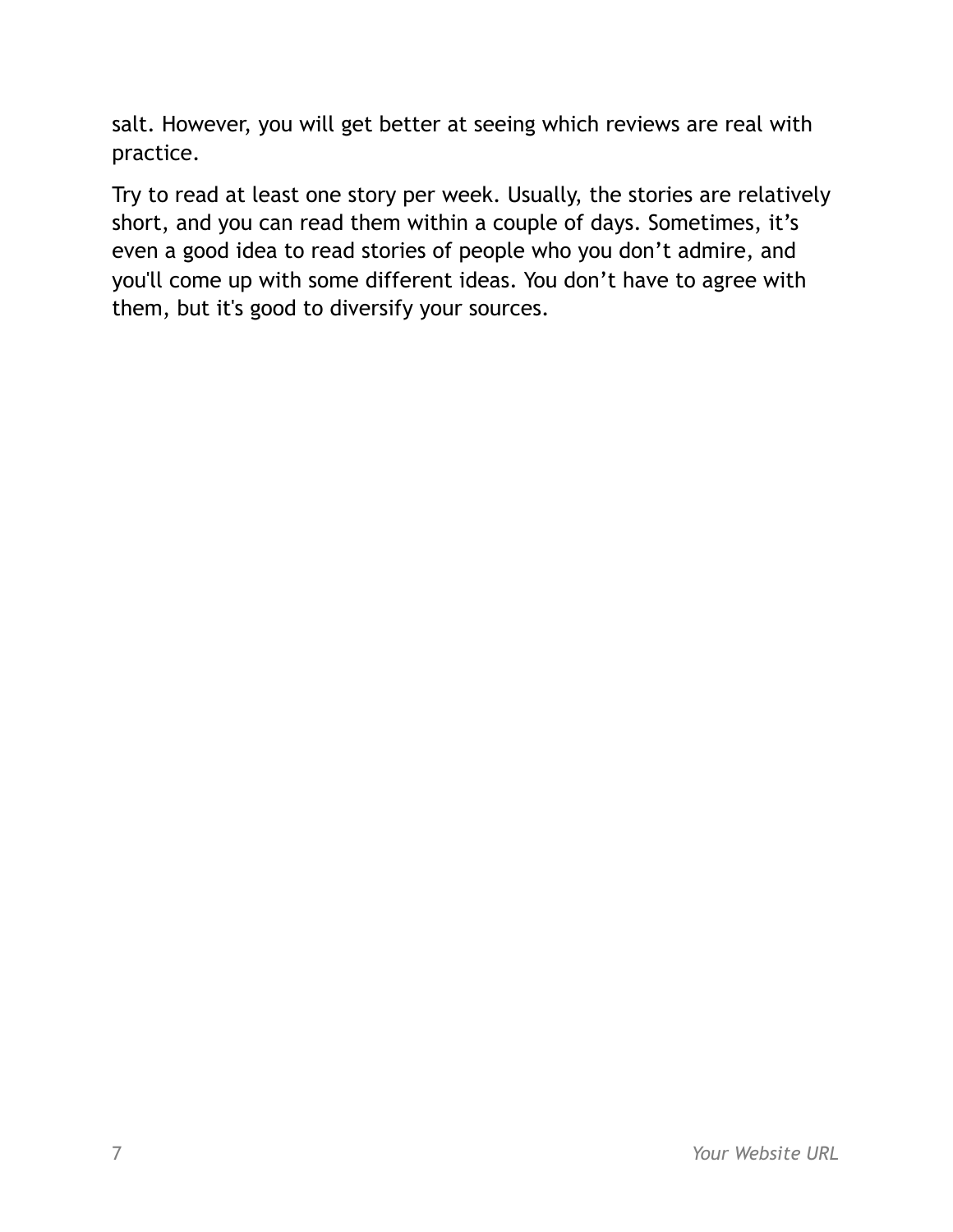## <span id="page-7-0"></span>Do Something Different Once Per Week

You have probably heard or read on numerous occasions that setting a routine is the best means of accomplishing your goals. That has some truth to it. It's similar to creating habits where repetition is the way to develop them. Sometimes, however, this can cause you to get into a rut or a funk. You still need to maintain your routine but need something to break it as well.

Commit to trying something different. You could do this every day or commit once per week. You could also do it once a month, but you may get more out of it with a higher frequency.

The idea is to have something else interesting looking forward. That will help you when tackling your routines. You can think about that new event or activity while you are getting through your daily grind.

You can choose to do any new activities on your own, with other people or a combination of the two. It's entirely up to you. Sometimes, it's a good idea to include other people and to meet new people as part of that. When you meet new people, they will share ideas that can stir the pot for you. That is good.

What kinds of activities should you strive to do? As examples, you could join a sports team. That's good in the beginning but may also start to become routine after a while. Still, it has the potential of getting you to meet new friends.

If you want to go extreme, why not try skydiving? Admittedly, this is not for everyone. But, it can be something that you have wanted to try but too afraid to do. If it is too much, try something like ziplining first, and take it from there.

The activity doesn't have to be full of adventure to break up your routine. For instance, perhaps you have always wanted to learn how to play a musical instrument and eventually join a band. That's another great activity to add to your list. Another idea is to join a reading group. This activity is a mix of getting together with people and some alone time.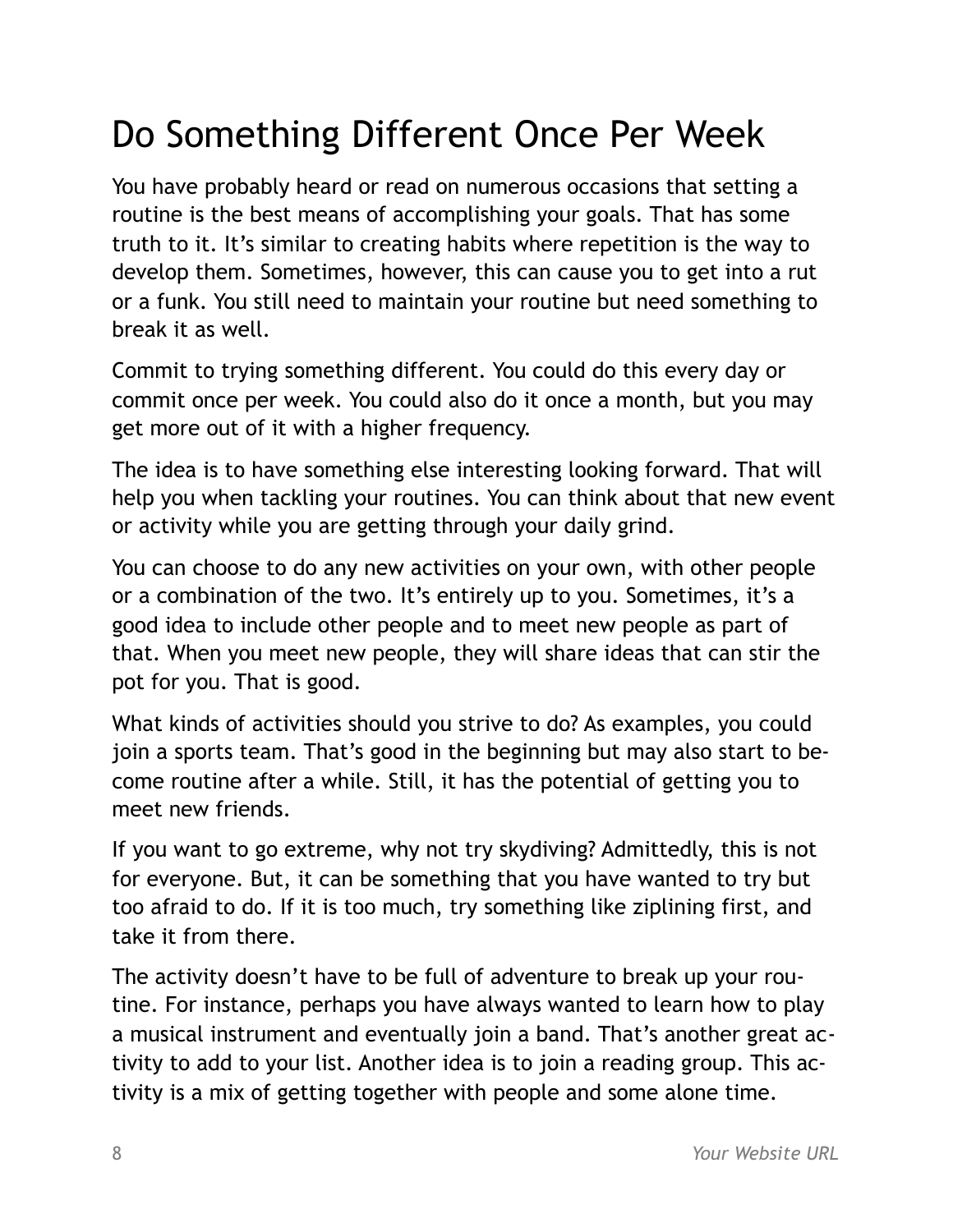To get more ideas, join local groups that will update you whenever new events happen. The more groups you join, the more options you will have available to you. Be warned, however. You may start having some fun!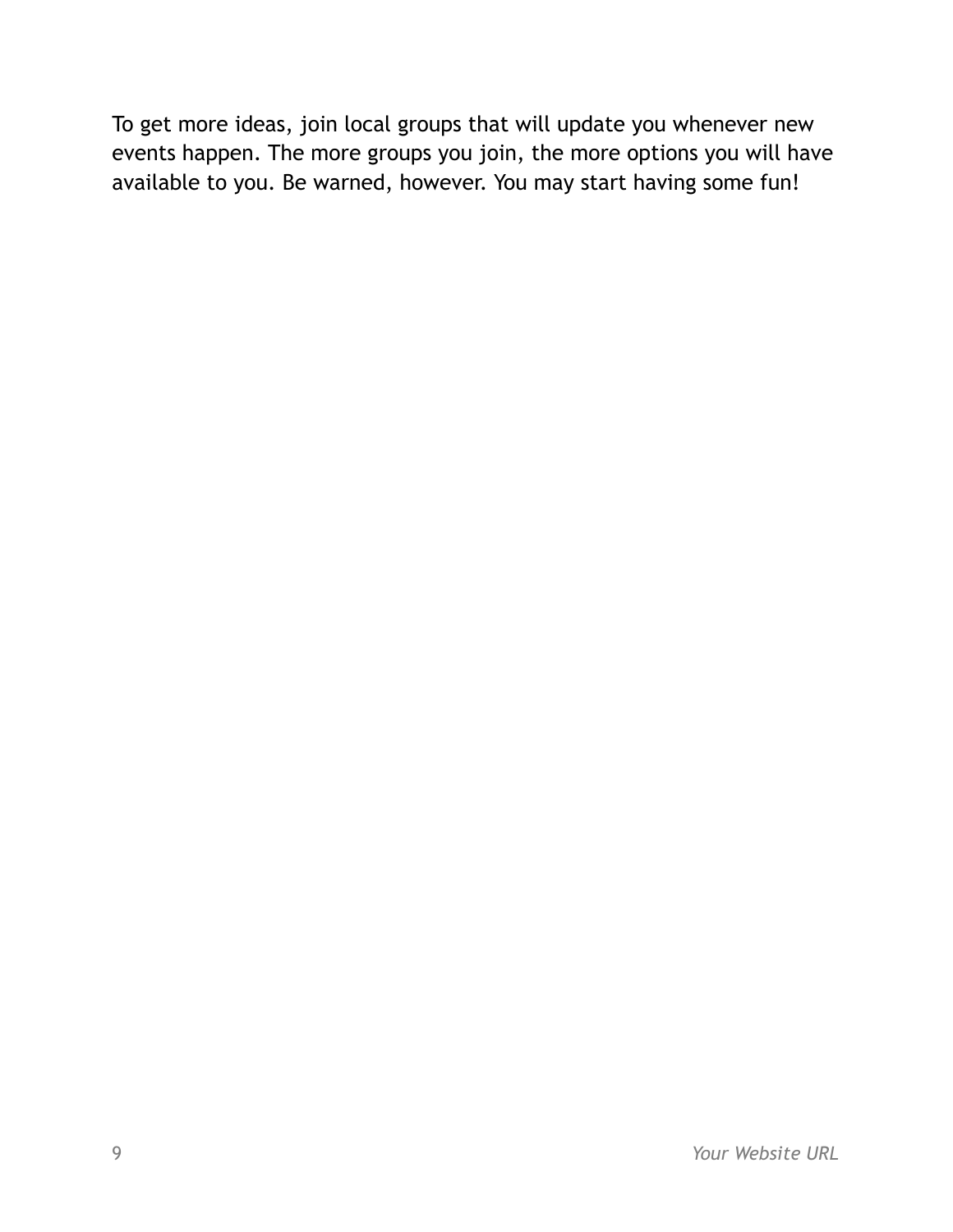### <span id="page-9-0"></span>Exercise Can Boost Your Mood

If you are feeling a bit down, give exercise a try. It's believed that exercise releases serotonin, which is a chemical that controls your mood. Increased levels of that chemical make you feel better. Conversely, a lack of serotonin may cause depression. At the very least, it could be responsible for feeling down.

You have likely felt a surge of good feelings after you have finished exercising. Even if you are skeptical of the science, it's hard to deny that exercise benefits your mood. This feeling usually lasts for several hours after the exercise session.

Many people choose to exercise in the morning because the good feelings that come from it will last throughout their workday. Exercise can help you reduce the stress that you may experience from working. It gives you the ability to handle whatever situation confronts you while at work.

If you can't exercise in the morning, you can still benefit from exercise at other times of the day. You are looking for the long-term benefits and effects. Interestingly, some people experience too much of a rush when exercising in the evening. That makes it difficult for them to sleep at night. In this case, it's probably best to choose earlier times to get your exercise.

For most people, exercise helps them sleep better. After the elevated mood, your body and mind will become tired, which sets you up for good rest. That is a natural way for you to get a good night's sleep.

While any exercise is good, you will be better off making regular exercise a part of your routine. It follows that if exercise makes you feel better and you exercise often, you will likely feel better more often than not. Regular exercise also helps to regulate weight. If you ever feel down about your weight, you will help this situation as well.

You don't have to use intense exercise to get the benefits of an elevated mood from exercising. Walking is one of the best exercises available. However, you have to do it frequently for it to be most beneficial. You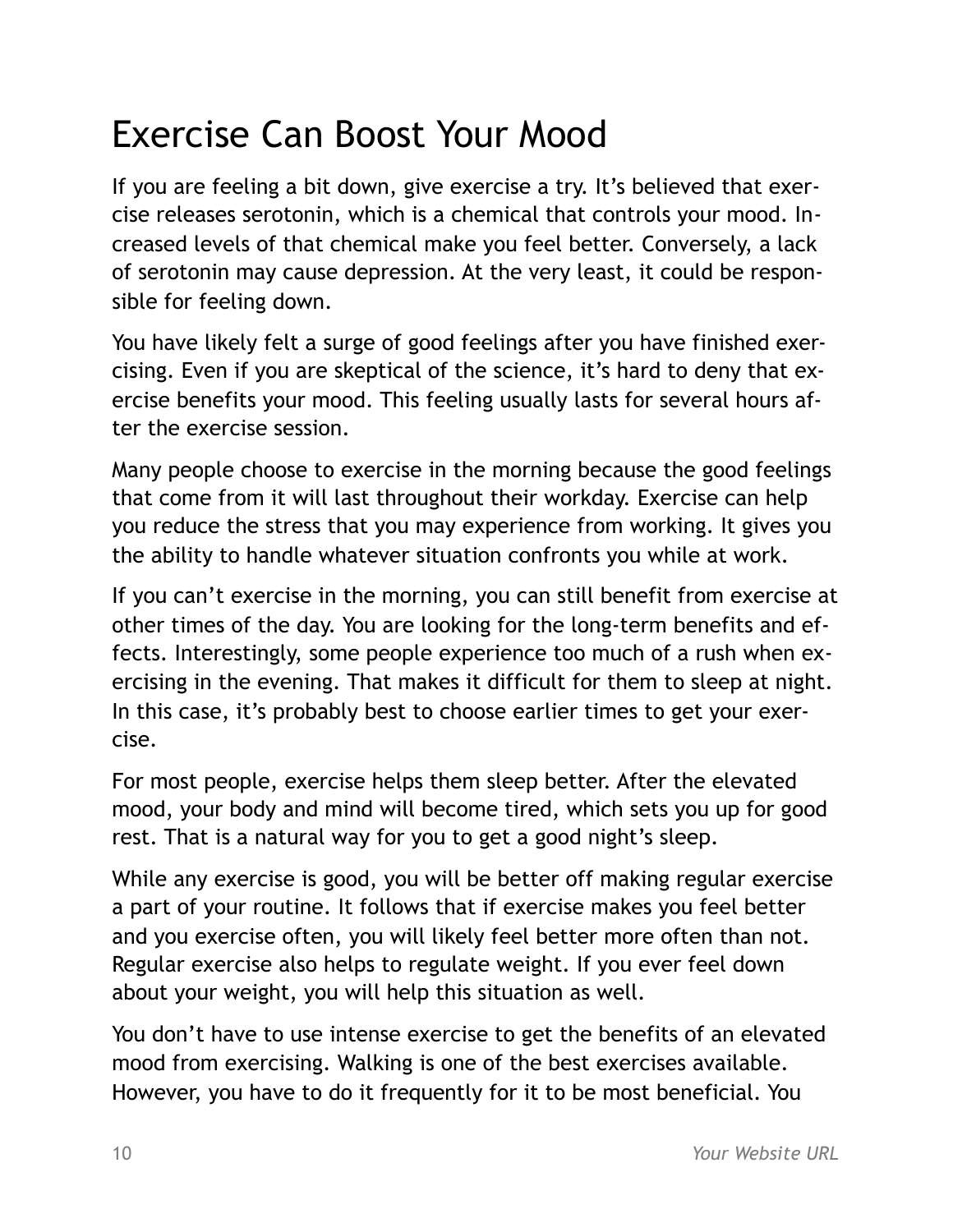should try to walk for several miles during each session, and try to do it three to four times per week. It's not a bad idea to incorporate some resistance training into your workout routine. Make sure not to do this every day to give your muscles a rest. A great benefit to resistance training is that you continue to burn fat even after the session.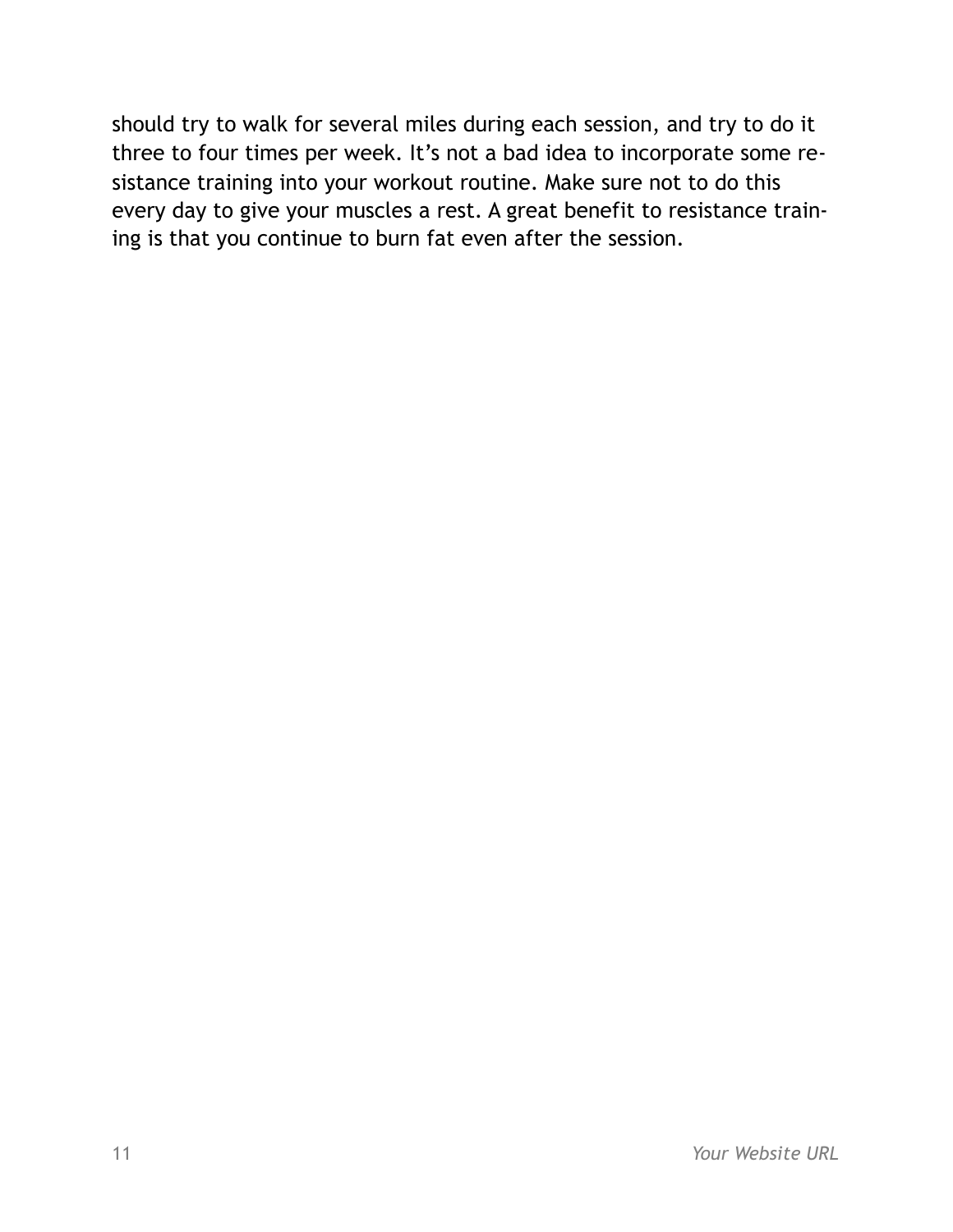# <span id="page-11-0"></span>Are You in a Funk? Try Not to Drink Alcohol

You go to an office holiday party, and they are serving up free drinks. You hit the drink along with your colleagues. You are all having a good time. The same happens at family gatherings. A relative prepares some mulled wine, and the smell permeates the entire house. It smells like the holiday. You have to have some.

For many people, there is nothing wrong with indulging in a few holiday spirits. It's a warming feeling, and as long as you drink in moderation, you can enjoy a few drinks on occasion. However, once the holidays are over, people often use alcohol to get through the slow months.

The problem is alcohol is a depressant. If you are using alcohol to try and pick you up during those dark and slow days, it may make the situation worse. It will end up doing the opposite as it will bring your spirits down. Worse, since you are not getting the pick-me-up that you hoped for you'll continue to drink. By the end of the evening, you are drunk as well as depressed.

You may think the answer to this is to use stimulants instead of alcohol. After all, if alcohol is a downer, it should follow that a stimulant is a way to go. However, this may pick you up initially. Then, you crash and have the need to be picked up again. When you continue down this path, you may become addicted to those stimulants, and feel you need them more and more.

Try to find ways that can boost your spirits that don't include drugs or alcohol. If you can do this, you can keep yourself up without risking addiction. If you decide that going out with friends is your way of picking yourself up, it is okay to have a drink. However, this shouldn't be the only way to keep your spirits up. It should go without saying that if you have a problem with drugs or alcohol to stay away from them and get help if you can't.

Hobbies are a good way to keep yourself occupied when you are in a funk. You can do these without using drugs or alcohol. Many hobbies in